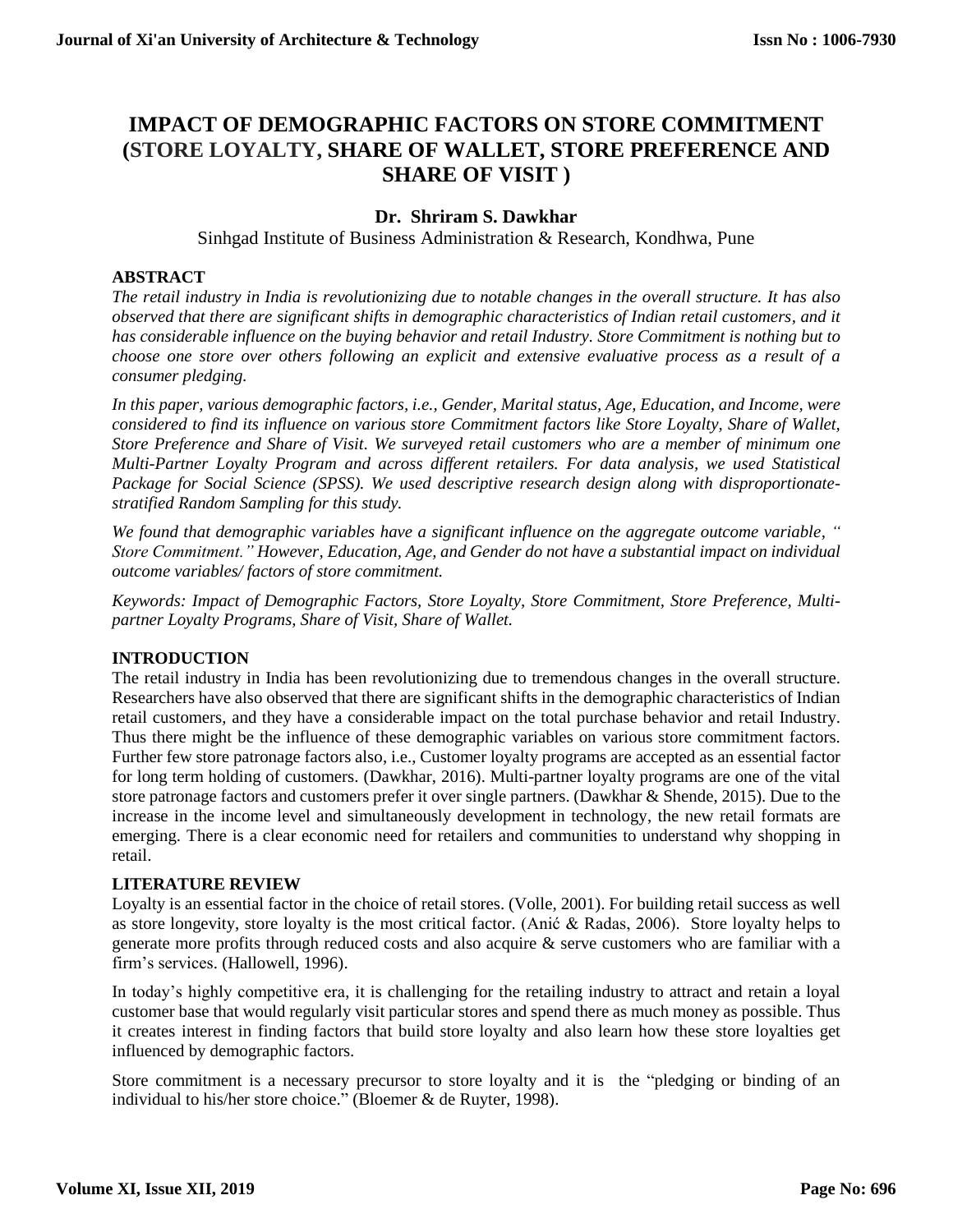Managers are primarily interested in a share of wallets rather than customer retention rates (Perkins-Munn, Aksoy, Keiningham, & Estrin, 2005). In a given product category, consumer's brand-level spending is known as Share of wallet, and hence, it can be used to measure behavioral loyalty (Jones & Sasser Jr., 1995). Share of wallet is significant in the retail industry. However, research on the topic is very negligible ( Magi, 2003; Keiningham, Perkins-Munn, & Evans, 2003). Existing research on the share of wallets has inadequate understanding about association among the share of wallet, satisfaction, and customer retention. (Perkins-Munn et al., 2005). Loyalty programs have a positive influence on consumer lifetimes and customer expenditure's share. (Meyer-Waarden, 2007).

To increase customer share, we have two potential avenues; first we have to improve our customer satisfaction and then to raise their repeat purchase with the help of loyalty cards. (Mägi, 2003). Share of visit is a marketing term that refers to the amount of total visitation a business location capture in comparison to the rest of the marketplace. It can provide a variety of granular insights, such as which location saw increased foot traffic from a promotional campaign versus others that garnered visitation during the same period but did not offer similar discounts. (Rromero, 2017).

Demographic factors, i.e., age, education, and gender, moderate cultural factors that influence consumer loyalty behavior. (Khare, 2013).

Uncles & Ehrenberg, (1990) in a study of FMCG in the USA, using panel data, concluded that there was no difference in brand loyalty between younger and older consumers. (Patterson, 2007). Buying is dominant by the female (Kline & Wagner, 1994). Store loyalty has significant influence of relational quality and it is more significant for women as compared to males. (Odekerken-Schröder et al., 2001).

Age is also another critical demographic factor that affects retail purchase behavior. Old age shoppers found more loyal than young age shoppers. Store loyalty among the people of 25-44 age groups is more and will be increasing with the increase of their age (East, Harris, Willson, & Lomax, 1995). Old customers are generally not interested in getting additional detailed and modernized information (Wells & Gubar, 1966).

Old age customers think and behave differently than younger customers for various marketing associated activities. Customers of different ages may create different responses to retail environments. (Wakefield & Baker, 1998) Thus researchers agreed upon old age consumers depends relatively more on store familiarity as well as the distance of the store from them and their habit for becoming loyal to that particular store (Yoon, 1997).

Education and expertise, income, age, price orientation, and loyalty card membership are significant moderators between satisfaction and conative loyalty. (Evanschitzky & Wunderlich, 2006).

High Loyalty is associated with low income & less education (Enis & Paul, 1970). Lower-income and less educated customers are more loyal than high income and education. (Carman, 1990). However, there is also some research saying there is no relationship between loyalty and earnings or a period of full-time education. (Dunn & Wrigley, 1984).

Higher consumer income increases their spending on shopping, and it ultimately leads to increase the sales and profits for the retailers (Hasty & Reardon, 1997). Good income leads to a household to get a better education (Solomon, 1999), which ultimately has an impact on their purchase behavior.

Marketers' can attain a competitive advantage by understanding the effect of changing demographics trends on their markets (Pampel, Fost, & Sharon, OMally, 1994) There are few pieces of research on examination of the effect of demographics of the consumer on the retail format choice in the grocery context. (Zeithaml, 1985) on loyalty program satisfaction, Program loyalty, referral/advocacy, & rewards (Dawkhar, 2019).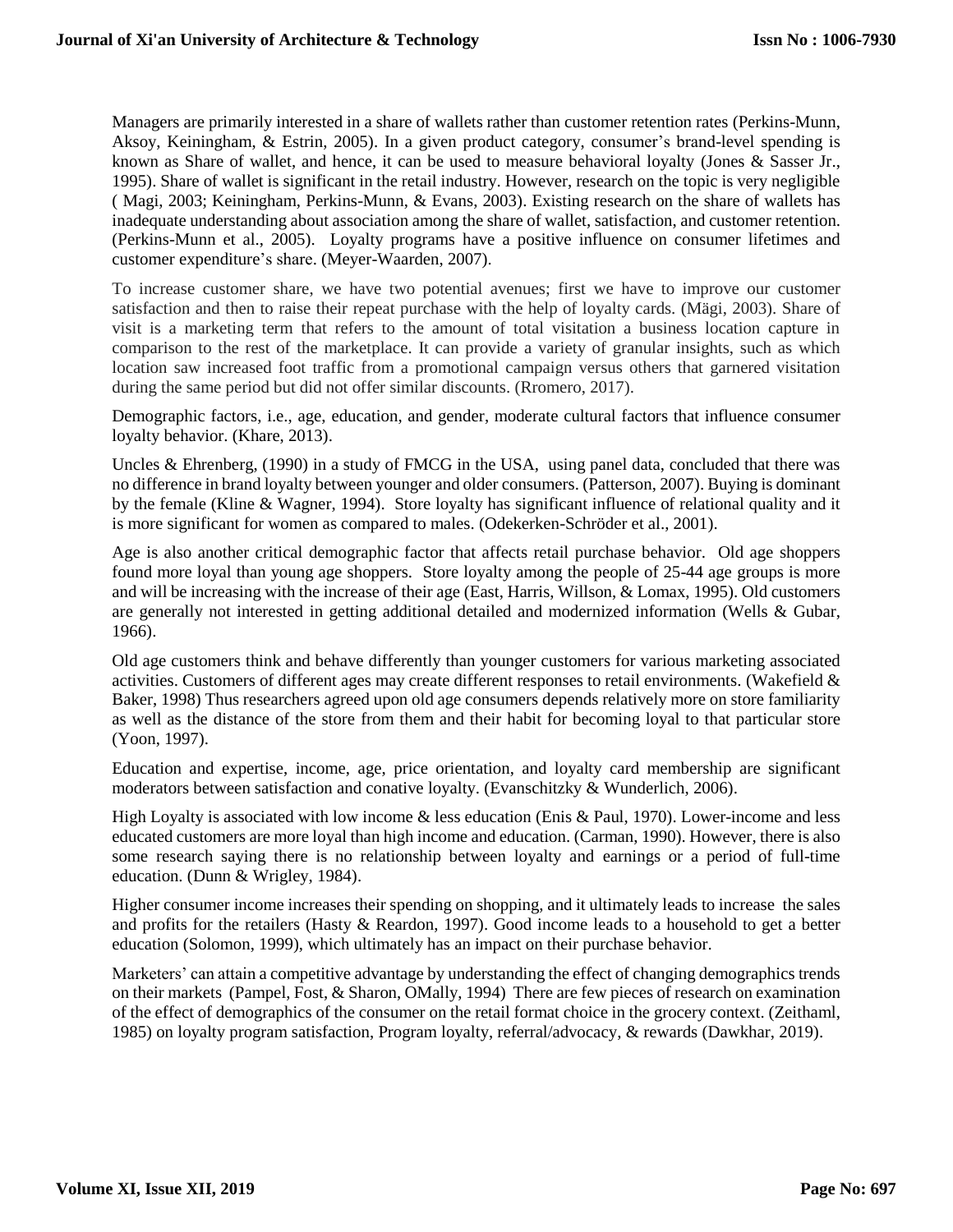#### **RESEARCH QUESTION**

*Does a demographic factor (Gender, Marital status, Age, Education, Profession, and Income) influence Store Commitment*? (Store loyalty, the share of wallet, the share of visit and store preference)

#### **RESEARCH DESIGN & METHODOLOGY**

The present research is a descriptive type of research. We have collected information from 201 retail customers across the different supermarkets (like. Big Bazaar, Brand Factory, Central, and others) We have collected data at the proportion of five respondents per day across all days of the week to maximize respondent's coverage in each selected store. We collected all the data in our presence for assisting the respondents if required. We employed disproportionate stratified random sampling for selecting the respondents. The main criterion for choosing the respondent was membership of the multi-partner loyalty program. For this study, we have used a five-point Likert scale. We used MANOVA and other required statistical tests for analysis of the respondent's data. We have IBM SPSS -20 for data analysis.

#### **RESPONDENTS DEMOGRAPHICS INFORMATION (N=201):**

| Demographic<br>Variable |      | Gender | Marital status |                                |                             | Age (Years)   |               |               |
|-------------------------|------|--------|----------------|--------------------------------|-----------------------------|---------------|---------------|---------------|
| Subgroups               | Male | Female | Single         | Married<br>Without<br>Children | Married<br>with<br>Children | $20$ to<br>30 | $31$ to<br>40 | $41$ to<br>50 |
| Respondents             | 140  | 61     | 1351           | 48                             | 18                          | 144           | 46            |               |
| Percentage              | 67.7 | 30.3   | 67.2           | 23.9                           | 9.0                         | 71.6          | 22.9          | 5.5           |

Table-1: Demographic data (Gender, Marital status & Age)

| Demogra-      | Education  |                     |              | Income $(Rs.)$   |                      |                      |                      |                       |                        |
|---------------|------------|---------------------|--------------|------------------|----------------------|----------------------|----------------------|-----------------------|------------------------|
| phic Variable |            |                     |              |                  |                      |                      |                      |                       |                        |
| Subgroups     | Graduation | Post-<br>graduation | Professional | 20000<br>or less | 20001<br>to<br>40000 | 40001<br>to<br>60000 | 60001<br>to<br>80000 | 80001<br>to<br>100000 | 100001<br>and<br>above |
| Respondents   | 13         | 123                 | 65           | 70               | 27                   | 60                   | 16                   | 20                    |                        |
| Percentage    | 6.5        | 61.2                | 32.3         | 34.8             | 13.4                 | 29.9                 | 8.0                  | 10.0                  | 4.0                    |

Table-2: Demographic data (Education & Income)

## **Part A: Analysis for Aggregate outcome variable "***Store Commitment."*

#### **Hypothesis Testing:**

#### **Hypothesis 1**

## *H1: Gender has a significant influence on Store Commitment.*

We tested the hypothesis (H1) with MANOVA  $\&$  at 0.05 level of significance. Here the relationship of gender with various store commitment factors, i.e., store loyalty, the share of wallet, the share of visit, and store preference was tested. A two-group between-subjects MANOVA conducted on four dependent variables.

Bartlett's Test of Sphericity & Box's Test of Equality of Covariance Matrices ( $p < 0.001$ ) found statistically significant. Thus it shows sufficient correlation independent variables for analysis and observed covariance matrices of the dependent variable were unequal across independent variable groups.

To evaluate all multivariate effects, Pillai's Trace is conducted and found significant. ( $p = 0.000$ )

We rejected the null hypothesis (P<0.05); hence, we concluded that *Gender has a significant impact on store aggregate outcome variable, Store Commitment.*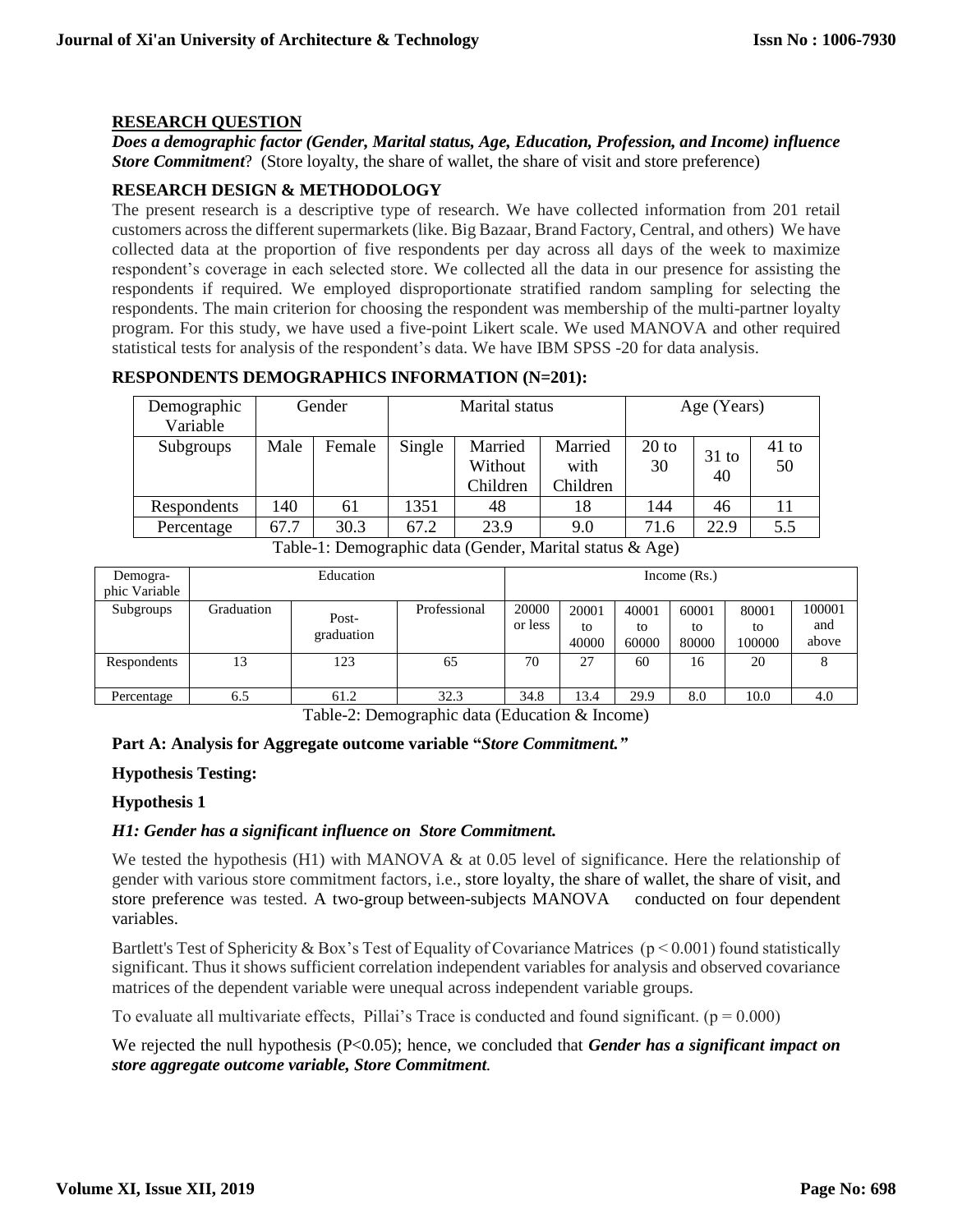# **Hypothesis 2**

# *H2: Marital status has a significant impact on Store Commitment.*

The hypothesis (H2) tested with MANOVA  $\&$  at 0.05 level of significance. Here the relationship of marital status with previously mentioned store commitment factors was tested.

## We have rejected the null hypothesis because the p-value is less than 0.05. Hence, we concluded that *Marital status has a significant influence on the aggregate outcome variable, Store Commitment.*

# **Hypothesis 3:**

## *H3: Age has a significant impact on Store Commitment.*

The hypothesis (H3) tested with MANOVA & level of significance  $\alpha = 0.05$ . Here the relationship of age status with previously mentioned store commitment factors was tested.

## We rejected the null hypothesis (p < 0.05); hence, we concluded that **Age has a significant influence on the aggregate outcome variable, Store Commitment**.

## **Hypothesis 4**

## *H4: Education does influence Store Commitment.*

The hypothesis (H4) tested with MANOVA  $\&$  at 0.05 level of significance. Here the relationship of education with previously mentioned store commitment factors was tested.

We rejected the null hypothesis ( $p < 0.05$ ); hence, we concluded that **Education has a significant influence on the aggregate outcome variable, Store Commitment**.

#### **Hypothesis 5**

## *H5: Income does not influence Store Commitment.*

The hypothesis (H5) tested with MANOVA & at 0.05 level of significance. ( $\alpha$  = 0.05). Here the relationship of income with previously mentioned store commitment factors was tested.

We rejected the null hypothesis ( $p < 0.05$ ); hence, we concluded that **Income has a significant impact influence on the aggregate outcome variable, Store Commitment.**

## **Part B: Analysis of individual variables.**

As Pillai's Trace was significant for all five cases of independent variables, the researcher further conducted Univariate ANOVA on each dependent variable separately to determine the locus of statistically significant multivariate effect

As we want to examine the influence of Gender, Marital status, Age, Education, and Income on each dependent variable separately, we used Bonferroni corrected alpha level  $(0.05/4 = 0.0125)$  to avoid alpha inflation & thus, we divided by four (four dependent variables).

| <b>Compiled: Tests of Between-Subjects Effects</b> |                         |                     |                   |                   |                   |                   |  |
|----------------------------------------------------|-------------------------|---------------------|-------------------|-------------------|-------------------|-------------------|--|
| Source                                             | Dependent               | <b>GENDER</b>       | <b>MARITAL</b>    | <b>AGE</b>        | <b>EDUCATION</b>  | <b>INCOME</b>     |  |
|                                                    | Variable                | (Sig.)              | <b>STATUS</b>     | (Sig.)            | (Sig.)            | Sig.              |  |
|                                                    |                         |                     | (Sig.)            |                   |                   |                   |  |
| Corrected<br>Model                                 | Store loyalty           | $.863$ <sup>a</sup> | .001 <sup>a</sup> | .149 <sup>a</sup> | .232 <sup>a</sup> | .000 <sup>a</sup> |  |
|                                                    | Share of Wallet         | .019 <sup>b</sup>   | .026 <sup>b</sup> | .051 <sup>b</sup> | .206 <sup>b</sup> | .000 <sup>b</sup> |  |
|                                                    | Share of Visit          | .123 <sup>c</sup>   | .000c             | .016 <sup>c</sup> | .825c             | .000 <sup>c</sup> |  |
|                                                    | <b>Store Preference</b> | .895 <sup>d</sup>   | .006 <sup>d</sup> | .054 <sup>d</sup> | .201 <sup>d</sup> | .000 <sup>d</sup> |  |

Table 3: **Tests of Between-Subjects Effects** (Gender, Marital status, Age, Education & Income)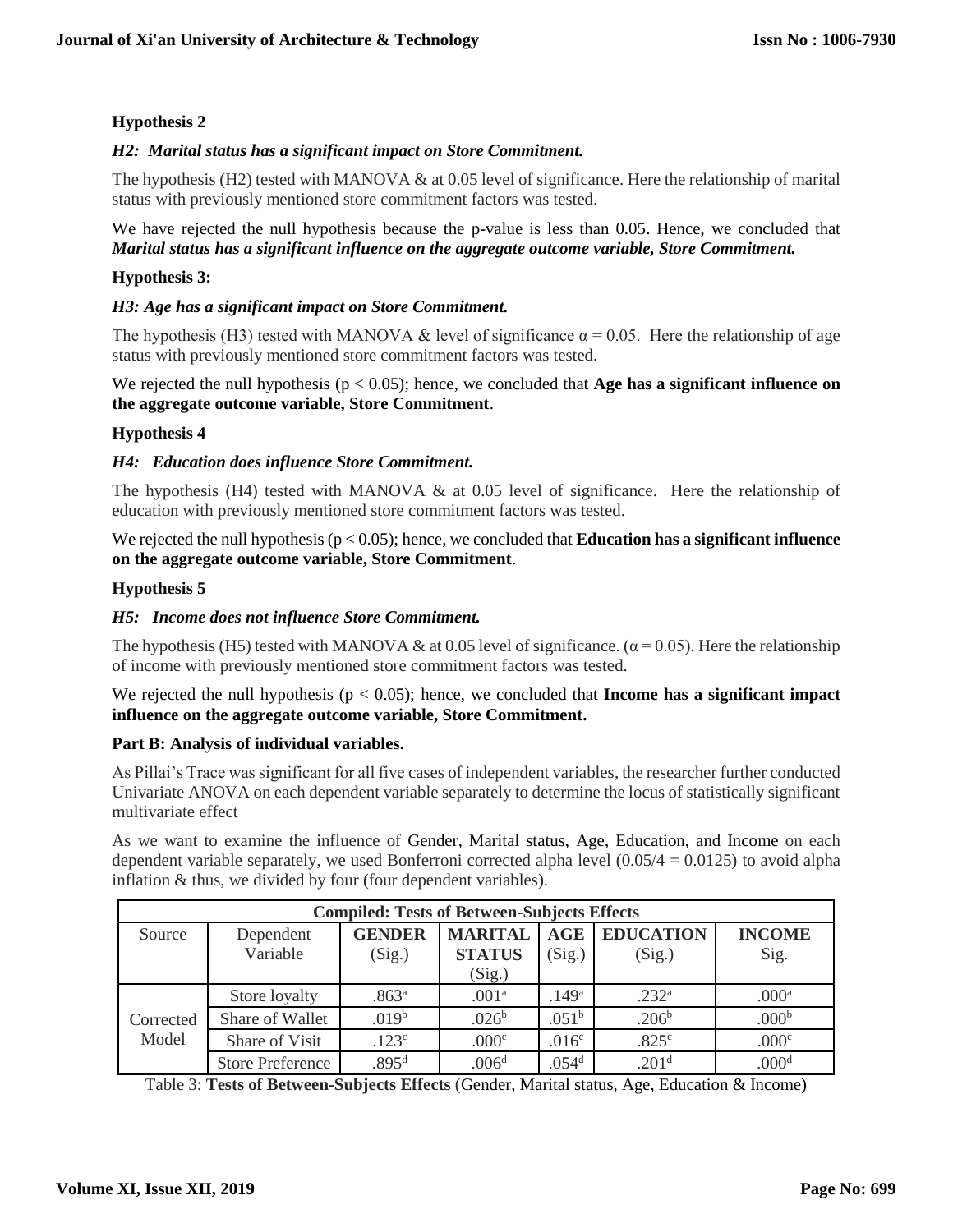# **1) Gender**

From the previous part and table 3, we can conclude that **gender has an impact on the aggregate outcome variable "Store Commitment." However, it does not influence individual dependent variables i. e.**  Store loyalty**,** Share of Wallet, Share of Visit, and Store preference. (**p > 0.0125)**

# **2) Marital status**

From the previous part and table 3, we can conclude that **marital status has a significant influence on Store loyalty, Share of Visit & Store preference; however, it does not influence Share of Wallet**.

For **store loyalty**, from the descriptive statistical table, mean for a single is 1.934, married without children 1.708 and married with children 2.055; hence, we concluded that **Store loyalty is more critical to married without children as compared to singles & married with children.**

For the share of visit, from the descriptive statistical table, for singles has mean 1.714, married without children 1.635 and married with children 2.097; hence, we concluded that **Share of Visit is more critical to married without children as compared to singles, & married with children.**

**For store preference,** from **the** descriptive statistical table, singles have a mean of 1.730, married without children 1.597 and married with children 1.953; hence, we concluded that store preference is **more significant to married without children as compared to singles and married with children.**

## **3) Age**

From the previous part and table 3, we can conclude that **Age has a significant impact on aggregate outcome variable "Store Commitment"; however, it does not influence individual dependent variables, i.e.,** Store loyalty, the share of wallet, the share of visit, and store preference.

## **4) Education**

From the previous part and table 3, we can conclude that the educational level has an impact on aggregate outcome variable "Store Commitment"; however, it does not have a significant influence on individual dependent variables.  $(p > 0.0125)$ .

## **5) Income**

From the previous part and table 3, we can conclude that **Income has a significant influence on all the** individual dependent variables**.**

**For store loyalty**, from the descriptive statistical table, income 20000 or less have mean of 1.683, 20001 to 40000 has mean 1.709, 40001 to 60000 has mean 2.038, 60001 to 80000 has mean 2.520, 80001 to 100000 has mean 1.833 and 100001 and above has mean 1.937. Hence it can be concluded that **Store loyalty is more significant to Income 20000 and less as compared to 20001 to 4000, 80001 to 100000, and 100001 and above, 40001 to 60000 and 60001 to 80000.**

For **Share of wallet**, from the descriptive statistical table, income 20000 or less has mean 1.764, 20001 to 40000 has 2.046, 40001 to 60000 has 2.125, 60001 to 80000 has 2.437, 80001 to 100000 has 1.850, and 100001 and above has mean 1.968. Hence it can be concluded that Share of wallet is more important to i**ncome 20000 and less as compared to 80001 to 100000, 100001 and above, 20001 to 4000, 40001 to 60000 and 60001 to 80000.**

For **Share of Visit**, From the descriptive statistical table, for income 20000 or less has mean 1.432, 20001 to 40000 has 1.851, 40001 to 60000 has 1.870, 60001 to 80000 has mean 2.375, 80001 to 100000 has mean 1.650 and 100001 and above has mean 1.781. Hence it can be concluded that **Share of Visit is more significant to income 20000 and less as compared to 80001 to 100000, 100001 and above, 20001 to 4000, 40001 to 60000 and 60001 to 80000.**

For **Store preference,** From the descriptive statistical table, for income 20000 or less has mean of 1.511, 20001 to 40000 has 1.759, 40001 to 60000 has 1.788, 60001 to 80000 has 2.395, 80001 to 100000 has 1.641, and 100001 and above has 1.708. Hence it can be concluded that store preference is more important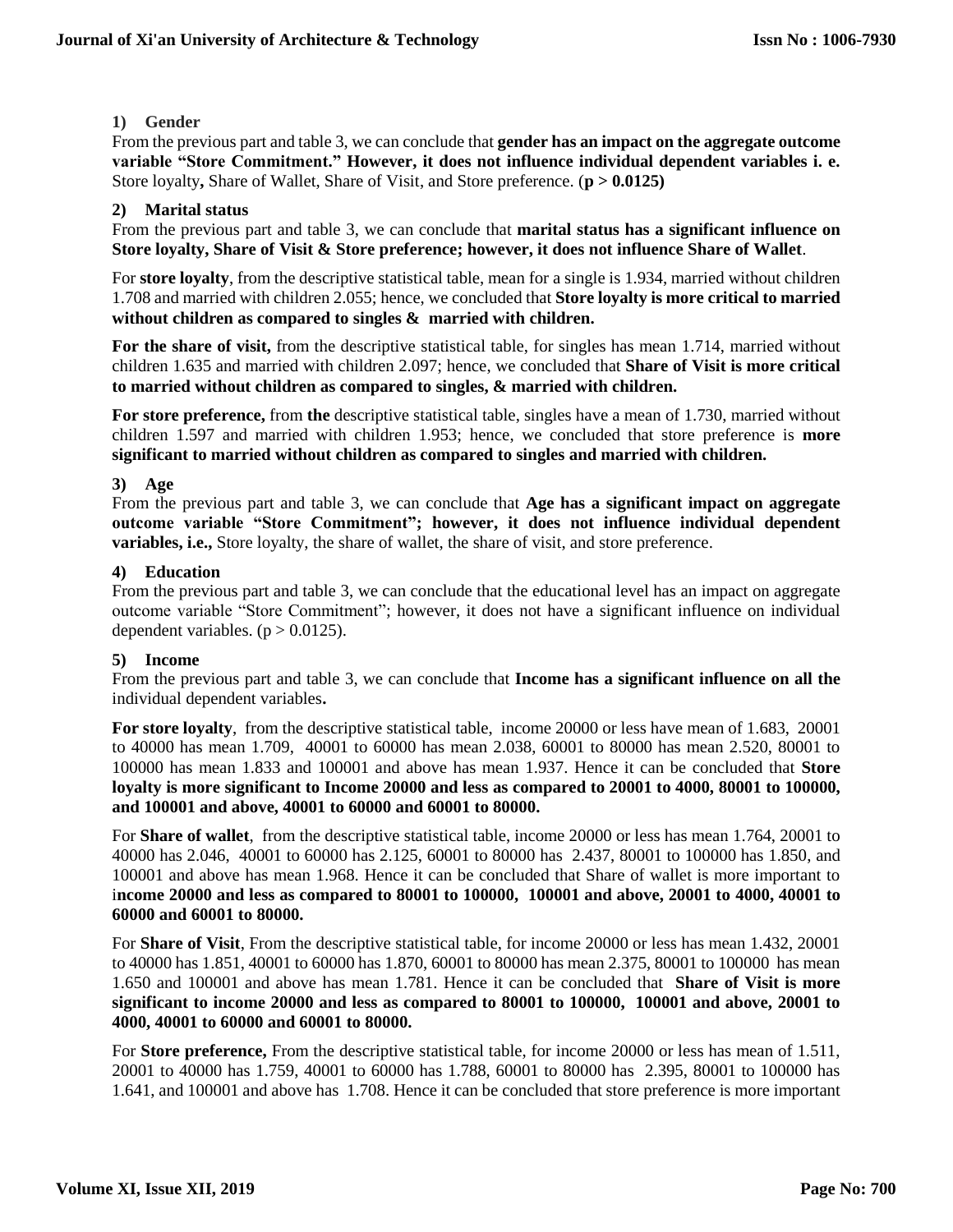to i**ncome 20000 and less as compared to 80001 to 100000, 100001 and above, 20001 to 4000, 40001 to 60000 and 60001 to 80000.**

#### **CONCLUSION**

Gender, Age, and Educational level have an impact on the aggregate outcome variable, "Store Commitment." However, it does not influence individual dependent variables i. e. Store loyalty, Share of Wallet, Share of Visit, and Store preference.

Thus gender, age, and education not able to influence significantly individual dependent variables. For age our results show there is no significant influence on store loyalty which is not as per previous research (Wakefield & Baker, 1998; East, Harris, Willson, & Lomax, 1995), but we think this may be due to the number of respondents in each particular group. We have more than 70% of respondents between 20 to 30 age group were as only 11 respondents from the 41 to 50 age group. Since till age of 50 years, we are generally self-dependent for purchase, and there is not an issue of visiting store for purchase.

Marital status has a significant influence on Store loyalty, Share of Visit, and Store preference but does not influence Share of Wallet. Income has a considerable impact on all dependent variables.

#### **BIBLIOGRAPHY**

- Anić, I.-D., & Radas, S. (2006). The Role of Satisfaction and Demographic Factors in Building Store Loyalty - Hypermarket Case Study in Croatia -. *Privredna Kretanja i Ekonomska Politika*, *16*(108), 66–86.
- Bloemer, J., & de Ruyter, K. (1998). On the relationship between store image, store satisfaction and store loyalty. *European Journal of Marketing*. https://doi.org/10.1108/03090569810216118
- Carman, J. M. (1990). Consumer perceptions of service quality: an assessment of the SERVQUAL dimensions. *Journal of Retailing VO - 66*, (1), 33. Retrieved from http://search.proquest.com/openview/9b58a6fed9a03970daaa0c1557ae7bb2/1?pqorigsite=gscholar&cbl=41988
- Dawkhar, S. (2016). Multi partner loyalty programs: Perception and preferences. *Indian Journal of Science and Technology*, *9*(15). https://doi.org/10.17485/ijst/2016/v9i15/92151
- Dawkhar, S. (2019). Understanding the Influence of Education , Profession , and Income on Multi-Partner Loyalty Program' s Associated Factors . *Adalya Journal*, *8*(10), 1119–1128.
- Dawkhar, S., & Shende, A. (2015). ISSN : 2249-2496. *International Journal of Research in Social Sciences*, *5*(2), 49–64.
- Dunn, R., & Wrigley, N. (1984). Store loyalty for grocery products: an empirical study ( Cardiff). *Area*, *16*(4), 307–314. https://doi.org/10.2307/20002097
- East, R., Harris, P., Willson, G., & Lomax, W. (1995). Loyalty to supermarkets. *The International Review of Retail, Distribution and Consumer Research*, *5*(1), 99–109. https://doi.org/10.1080/09593969500000006
- Enis, B. M., & Paul, G. W. (1970). "Store Loyalty" as a Basis for Market Segmentation. *Journal of Retailing*, *46*(3), 42–56.
- Evanschitzky, H., & Wunderlich, M. (2006). An examination of moderator effects in the four-stage loyalty model. *Journal of Service Research*, Vol. 8, pp. 330–345. https://doi.org/10.1177/1094670506286325
- Hallowell, R. (1996). The relationships of customer satisfaction, customer loyalty, and profitability: An empirical study. *International Journal of Service Industry Management*, *7*(4), 27–42. https://doi.org/10.1108/09564239610129931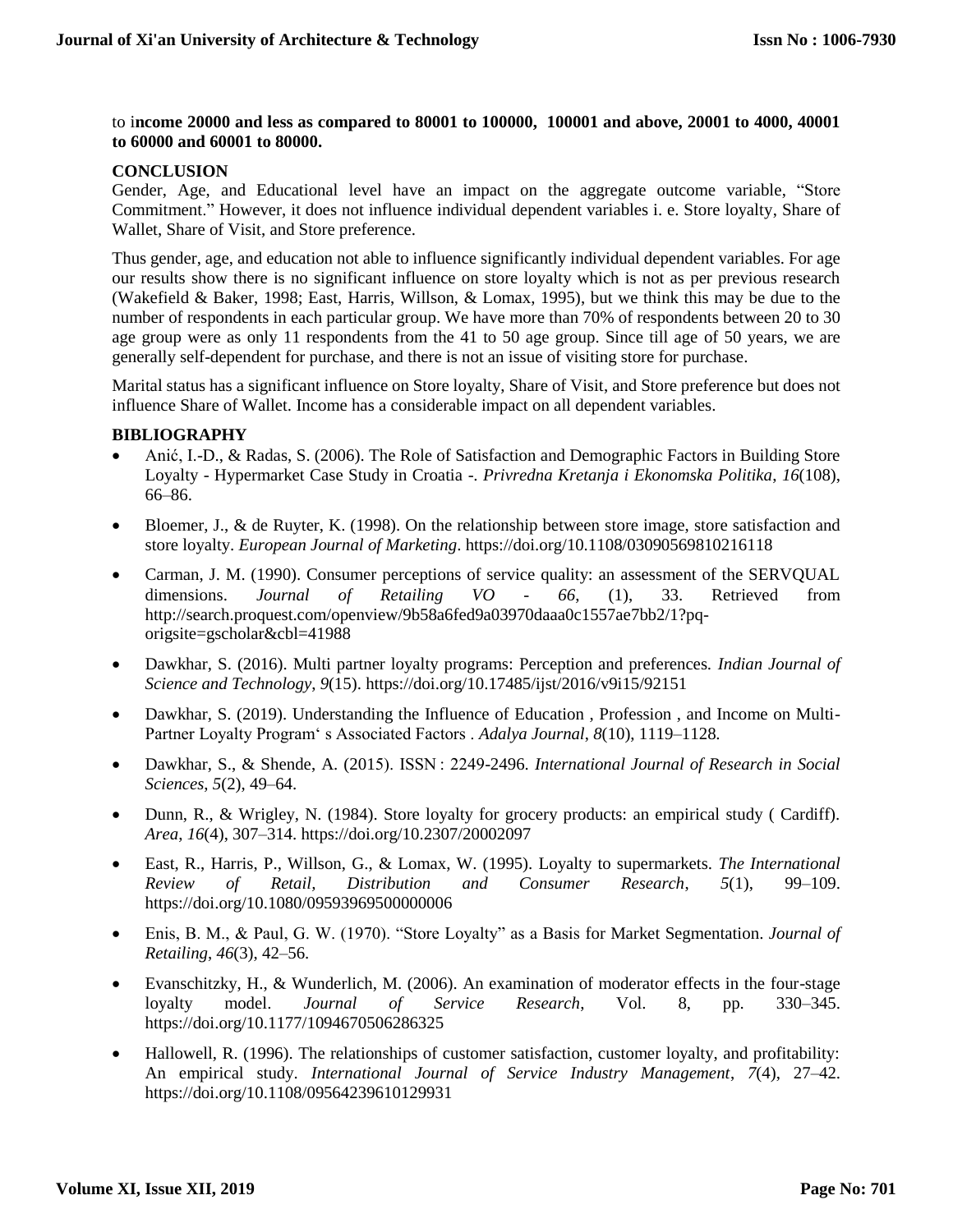- Hasty, R., & Reardon, J. (1997). *RETAIL MANAGEMENT*. New York: Mc Graw Hill publication, International edition.
- Jones, T. O., & Sasser Jr., W. E. (1995). Why Satisfied Customers Defect: EBSCOhost. *Harvard Business Review.* , *Vol. 73*(Issue 6), p88-91. 14p. Retrieved from http://web.b.ebscohost.com/ehost/detail/detail?sid=11a3f3a1-c82a-4aad-aa52- 80d14643d4bb%40sessionmgr103&vid=0&hid=124&bdata=JkF1dGhUeXBlPWlwLHNoaWImc2l0 ZT1laG9zdC1saXZl#db=buh&AN=9512052733
- Keiningham, T. L., Perkins-Munn, T., & Evans, H. (2003). The Impact of Customer Satisfaction on Share-of-Wallet in a Business-to-Business Environment. *Journal of Service Research*, *6*(1), 37–50. https://doi.org/10.1177/1094670503254275
- Khare, A. (2013). Culture, small retail stores, and Indian consumer preferences: A moderating role of demographics. *International Review of Retail, Distribution and Consumer Research*, *23*(1), 87–109. https://doi.org/10.1080/09593969.2012.734256
- Kline, B., & Wagner, J. (1994). Information sources and retail buyer decision-making: The effect of product-specific buying experience. *Journal of Retailing*, *70*(1), 75–88. https://doi.org/10.1016/0022- 4359(94)90030-2
- Mägi, A. W. (2003). Share of wallet in retailing: The effects of customer satisfaction, loyalty cards and shopper characteristics. *Journal of Retailing*, *79*(2), 97–106. https://doi.org/10.1016/S0022- 4359(03)00008-3
- Meyer-Waarden, L. (2007). The effects of loyalty programs on customer lifetime duration and share of wallet. *Journal of Retailing*, *83*(2), 223–236. https://doi.org/10.1016/j.jretai.2007.01.002
- Odekerken-Schröder, G., De Wulf, K., Kasper, H., Kleijnen, M., Hoekstra, J., & Commandeur, H. (2001). The impact of quality on store loyalty: A contingency approach. *Total Quality Management*, *12*(3), 307–322. https://doi.org/10.1080/09544120120034474
- Pampel, F., Fost, D., & Sharon, O., M. (1994). Marketing the Movie. *American Demographics*, *16*(3), 48-54.
- Patterson, P. G. (2007). Demographic correlates of loyalty in a service context. *Journal of Services Marketing*, *21*(2), 112–121. https://doi.org/10.1108/08876040710737877
- Perkins-Munn, T., Aksoy, L., Keiningham, T. L., & Estrin, D. (2005). Actual purchase as a proxy for share of wallet. *Journal of Service Research*, *7*(3), 245–256. https://doi.org/10.1177/1094670504271149
- Rromero. (2017). Share-of-Visit: A Coming of Age Story for Brands PlaceIQ. Retrieved October 19, 2019, from https://www.placeiq.com/2017/03/share-of-visit-a-coming-of-age-story-for-brands/
- Solomon, M. (1999). *Consumer Behavior*. New Jersey: Prentice-Hall.
- Uncles, M., & Ehrenberg, A. (1990). Brand Choice Among Older Consumers. *Journal of Advertising Research*, (August/September), 19–22.
- Volle, P. (2001). The short-term effect of store-level promotions on store choice and the moderating role of individual variables. *Journal of Business Research*. https://doi.org/10.1016/S0148- 2963(99)00074-0
- Wakefield, K. L., & Baker, J. (1998). Excitement at the mall: Determinants and effects on shopping response. *Journal of Retailing*, *74*(4), 515–539. https://doi.org/10.1016/S0022-4359(99)80106-7